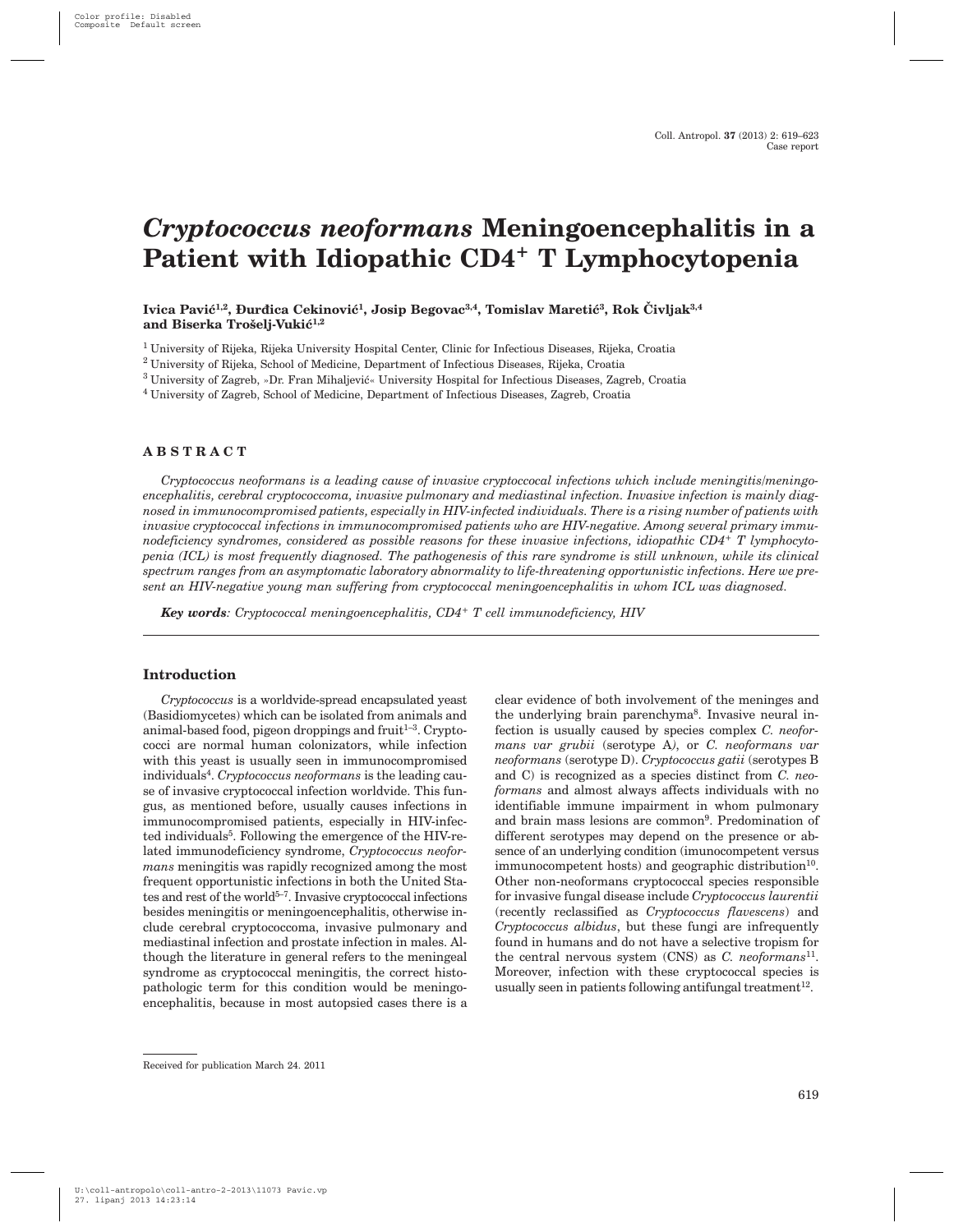Following inhalation, cryptococcal spores are deposited into the pulmonary alveoli and meningitis occurs from hematogenous dissemination of the fungus from the lungs. The disease is often difficult to diagnose. Headache and fever are prominent symptoms at the onset of CNS involvement, other symptoms of meningitis may arise subsequently (vomiting, photophobia, meningismus). The headache, intermittent at the onset, is mostly localized in the frontal and temporal regions, but with disease progression it becomes continuous and progressively severe. Visual disturbances such as diplopia and photophobia are also early symptoms of the disease. Other ocular disorders include strabismus, nystagmus, anisocoria, ptosis, neuroretinitis, retinal hemorrhages, optic nerve atrophy and ophthalmoplegia. Papilledema is present in half of active cases, due to increased spinal fluid pressure $^{13}$ .

The CD4+ T lymphocyte count in HIV-infected patients determines the rate of immunological function of patients and the susceptibility to opportunistic infections. Although not generally accepted, some physicians still use the number of CD4+ T cells as a surrogate marker for HIV infection, mostly in patients who present with unusual infections<sup>14</sup>. Invasive cryptococcal infections occur in HIV-infected individuals especially when the HIV-associated immunodeficiency is severe, as expressed by a CD4+ T lymphocyte count below 50–100  $cells/uL<sup>5,15,16</sup>$ .

In recent years there is a rising number of reports of opportunistic infections, including cryptococcal infections in immunocompromised individuals who are HIV-uninfected. Several primary immunodeficiency syndromes are also considered as a possible underling condition for cryptococcal infections, among which idiopathic CD4+ T lymphocytopenia (ICL) is most frequently diagnosed. Patients suffering from ICL have low numbers of CD4+ T cells, without serologic confirmation of HIV infection and no history of previous immunodeficiency or therapy associated with depletion of  $T$  cells<sup>17,18</sup>. ICL is a rare disease and still described as an occasional result in analyzing the pathogenesis of immunodeficiency in HIV-negative patients19. Pathogenesis of this immunodeficiency is still not elucidated and several mechanisms of the disease are proposed: defective generation of CD4+ T cell precursors in patients presented with low levels of  $CD34+CD38-DR+$  hematopoetic stem cells<sup>20</sup>, insufficient production of IL-2 and TNF- $\alpha$  necessary for T cell proliferation<sup>21</sup>, increased apoptosis of CD4<sup>+</sup> T cells<sup>21</sup>, and most recent, impaired expression of CXCR4 receptor on the surface of CD4+ T cells, necessary for IL-2 mediated induction of  $CD4^+$  T cell proliferation<sup>22</sup>.

# **Case Report**

A previously healthy 28 year old man was addmited to the Clinic of Infectious Diseases at the Clinical Hospital Center Rijeka in December 2005 with a 3-day history of mild fever (up to 38 °C) and intermittent headache. Several hours before admission the patient vomited, noticed

tremor and experienced speach difficulties (slurred speech followed by complete aphonia). The patient was in a steady monogamous heterosexual relationship. There was no history of blood transfusion, injection drug use or recent travel. He owned a pet dog and has been occasionally visiting a countryside farmstead where his relatives kept poultry. The patient did not have a history of frequent infections, thrush, fever or weight loss. There was no shortness of breath, cough or hemoptysis before admission.

Physical examination on addmision revealed that the patient was mildly dehydrated, psychically disorientated and restless. He had normal cardiovascular and respiratory function, reactive mydriasis, negative signs of meningeal invlovment and no evident focal neurological deficit. There were no skin lesions, and lymphadenopathy or splenomegaly were also not present.

Laboratory tests revealed a leukocyte count of  $8.9\times$  $10^9$ /L (granulocytes 7.1×10<sup>9</sup>/L, lymphocytes 1.6×10<sup>9</sup>/L), and a normal red blood cell and thrombocyte count. The serum C-reactive protein was 11 mg/L, the plasma sodium and potassium levels were 131 mmol/L and 3.0 mmol/L respectively. A chest radiograph revealed scar tissue in the upper left pulmonary lobe. Brain computer tomography (CT) was normal. A lumbar puncture revealed pleocytosis in the cerebrospinal fluid (CSF) with a leukocyte count of 478×10<sup>6</sup>/L (88% of neutrophils, 9% of lymphocytes and 3% of monocytes), proteinorachia of 1.38 g/L, mildly increased lactate levels of 2.23 mmol/L, decreased chloride levels of 113 mmol/L and a normal serum/CSF glucose ratio (6.4/3.7 mmol/L). The patient was initially treated with acyclovir  $(3\times10 \text{ mg/kg} \text{ i.v.})$ . Aditional lumbar punctures were performed with similar CSF cell counts; the leukocyte count range was from 177 to  $320\times10^6$ L cells (mononuclear cells:  $51-60\%$ ). The CSF glucose level was low (down to 0.8 mmol/L) and the protein levels were somewhat more increased as compared to the initial CSF analysis (1.86 g/L). Antituberculosis drugs were given in view of these CSF findings. The patient occasionally complained of vertigo, blurred vision and diplopia. CSF cultures revealed no bacteria, including *Mycobacterium tuberculosis* (TB) in any of the samples tested. However, India ink staining of the last two CSF samples (of five) revealed encapsulated budding yeast cells consistent with *Cryptococcus neoformans*. This result was confirmed with CSF fungal culture. *C. neoformans* was sensitive to amphotericin B, fluconazole, itraconazole and 5-fluorocytosine. Antituberculotics were discontinuated and the patient initially received treatment with amphotericin B (0.35 mg/kg daily for two days, followed with 0.7 mg/kg daily) for four weeks. Eight days after antifungal treatment was initiated, the patient was transferred to University Hospital of Infectious Diseases »Dr. Fran Mihaljević« in Zagreb, Croatia for additional diagnostic procedures, further treatment and follow up. During the course of treatment papilledema was also observed; it lasted for one month. He was discharged from the hospital in a good general condition and further treatment with oral fluconazole (400 mg/ day) was recommended for additional eight weeks.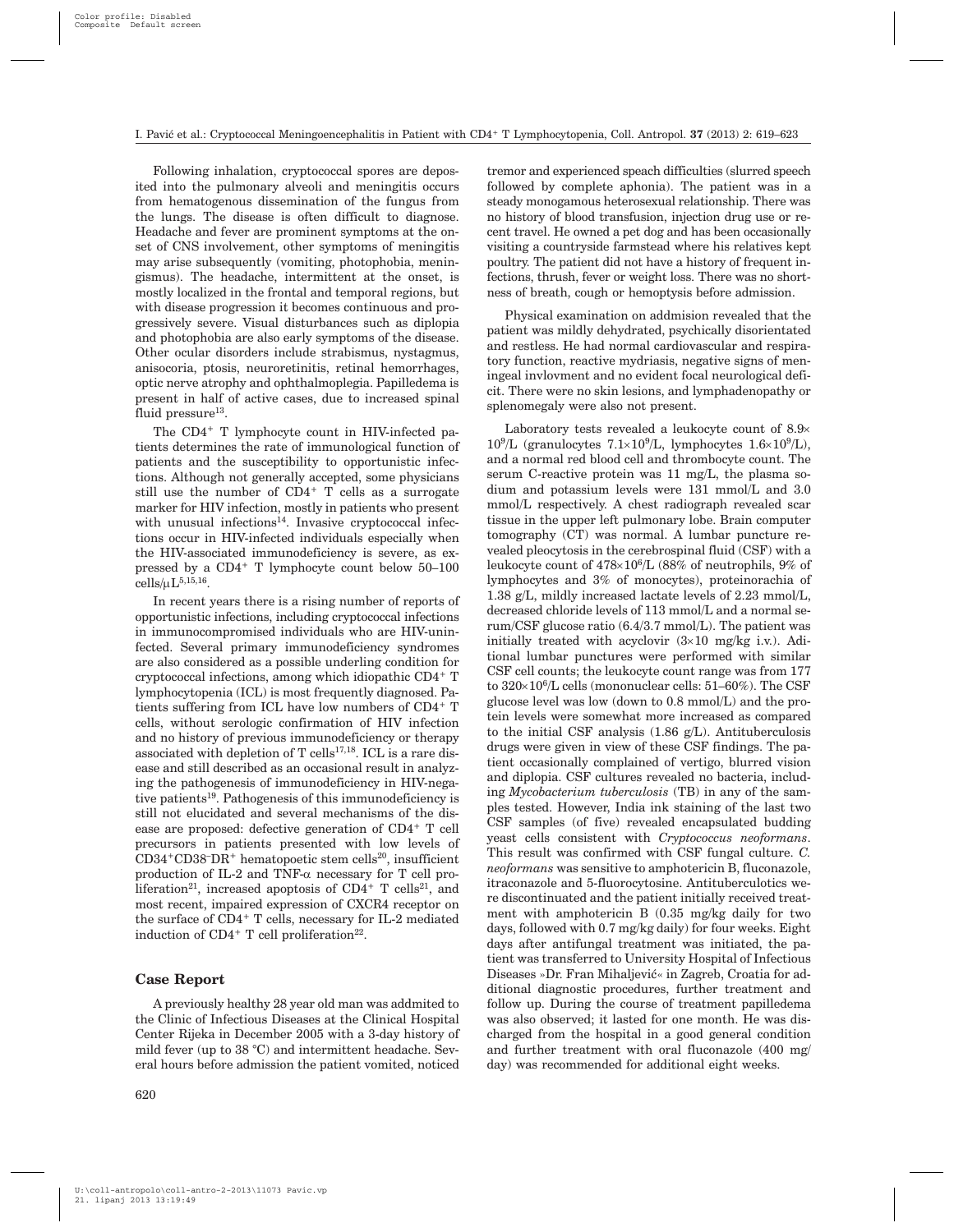Immunocytological analysis of the patient blood samples revealed significantly decreased CD4+ T lymphocyte count  $(236\times10^6/L)$  which indicated the possibility of underlying HIV infection. However, HIV 1 and HIV 2 antibodies were negative as determined by both enzyme linked immunosorbent assay (ELISA) and Western blot. Furthermore, we performed polymerase chain reaction (PCR) analysis for HIV RNA, which was also negative. The patient's CD8+ T cell, B cell, NK cell count and immunoglobulin profile were within the normal range. Patient was HBsAg, anti-HCV, tuberculin test, TPHA and VDRL negative.

During 34 months of follow-up we observed no disease relapse. The patient continued to have a depleted CD4+ T cell count  $(139-193\times10^{6}/L)$  and increased levels of CD3<sup>-</sup>CD56<sup>+</sup> cells  $(35-54\%;$  normal to  $15\%)$  but with no signs of myeloproliferation or isolated NK-cell proliferation, and normal phagocyte function of both monocytes and granulocytes. Immunological tests were all negative showing existence of no autoantibodies or any collagen disease. The results of a repeat HIV testing were negative. ELISA analysis showed the patient to be IgM anti- -CMV and anti-EBV negative, IgG anti-CMV and anti- -EBV positive. PCR analysis detected EBV DNA but not CMV DNA in the serum. Repeated ELISA testing showed persistence of IgG EBV VCA antibodies, IgG EBNA antibodies and IgG EBV EA antibodies. IgM EBV VCA antibodies were not detected, however, EBV viremia persisted suggesting chronic EBV infection.

Fungal cultures of repeated CSF samples were negative from 2 weeks after the initiation of treatment with amphotericin B. However, in CSF, serum and urine samples cryptococcal antigen was positive by latex agglutination in the next 6 months. Fluconazole treatment (400 mg daily) was given for a total of 9 months. At the end of treatment the patient´s CSF findings were normal, fungal cultures were negative and no cryptococcal antigen was detected. Antifungal prophylaxis with 100 mg of oral fluconazole daily and *Pneumocystis carinii* prophylaxis (PCP) with oral trimethoprim-sulfamethoxazole 960 mg every second day was given. A follow-up brain CT scan was also normal. The patient decided to stop PCP and antifungal prophylaxis treatment after 24 months.

#### **Discussion and Conclusion**

We report a patient with meningoencephalitis caused by *Cryptococcus neoformans*. The patient was not HIV infected and had no apparent underlying immunodeficiency at presentation. During his follow-up it became clear that he had persistently depressed CD4+ T cell counts in the absence of other underlying condition; therefore the observed immunodeficiency in this case is most probably explained by the idiopathic CD4+ T lymphocytopenia (ICL) syndrome.

Confirmed chronic EBV infection in our patient required further follow-up since ICL can precede, and may indicate the presence of several malignant diseases, among which Burkitt's lymphoma is associated with EBV infection<sup>23</sup>. However, persistent EBV viremia can not explain CD4+ T cell immunodeficiency since CD4+ T cells are normally preserved and completely functional in latent EBV infection and EBV-infected healthy donors<sup>24</sup>.

Increasing number of cases with decreased or severely low CD4+ T lymphocyte counts in the absence of HIV infection, or other apparent underlying immunodeficiency have been recently reported. The US Centers for Disease Control and Prevention designated this new syndrome as idiopathic CD4+ T lymphocytopenia18. Other immunodeficiency syndromes can also present with low CD4+ T cell count. Among primary immunodeficiency syndromes patients with common variable immunodeficiency have low CD4+ T cell counts but these patients have generally low levels of immunoglobulins which differences them from ICL where immunoglobulin levels are usually in the normal range25. Circadian rhythm, corticosteroid administration, severe physical and psychological stress and advanced age are also been considered to influence the  $CD4+T$  cell count<sup>26,27</sup>. Interestingly, cryptococcal infection by itself may induce CD4+ T cell deficiency through blocking the cell-mediated immunity through suppressor T cell functions<sup>28</sup>. Although not completely elucidated, ICL is considered to have a good long-term prognosis, the patients are usually clinically stable, without ongoing  $immunological determination<sup>19</sup>$ . A variety of opportunistic infections is described in patients suffering from ICL among which cryptococcal infection presents with meningitis, pulmonary involvement and invasive or disseminated infections $29-31$ .

*Cryptococcus neoformans* infection is common in immunocompromised patients, especially in patients with acquired immunodeficiency syndrome (AIDS)<sup>5</sup>. The disease is sometimes difficult to diagnose and can be misdiagnosed with other infectious causes of meningitis (fungal, mycobacterial, bacterial, viral), syphilis, lymphoma, mass lesions, intoxication, HIV encephalopathy, trauma, epilepsy, schizophrenia or even bipolar disorder32. Serum cryptococcal capsular antigen is a sensitive and specific serological test for acute cryptococcal meningitis. However, in HIV-positive patients ongoing monitoring of antigen presence during suppressive therapy is not predictive of disease relapse. This phenomenon may not be attributable to patients with ICL since several cases of cryptococcal meningitis in patients with this syndrome show persistent cryptococcal antigenemia without signs of meningitis28. It is worth mentioning that in our case serum cryptococcal antigenemia was low from the onset of the disease although there was a clear evidence of meningitis.

Prolonged secondary prophylaxis of cryptococcal infection in HIV-infected patients today is overcame by successful highly active antiretroviral therapy (HAART) induced immune reconstitution, and presently is considered unnecessary in patients with CD4+ T cell count over  $200/\mu L^{9,33,34}$ . Immune reconstitution inflammatory syndrome is also described in patients showing improvement in CD4+ T cell counts following HAART and is characterized by atypical manifestation of opportunistic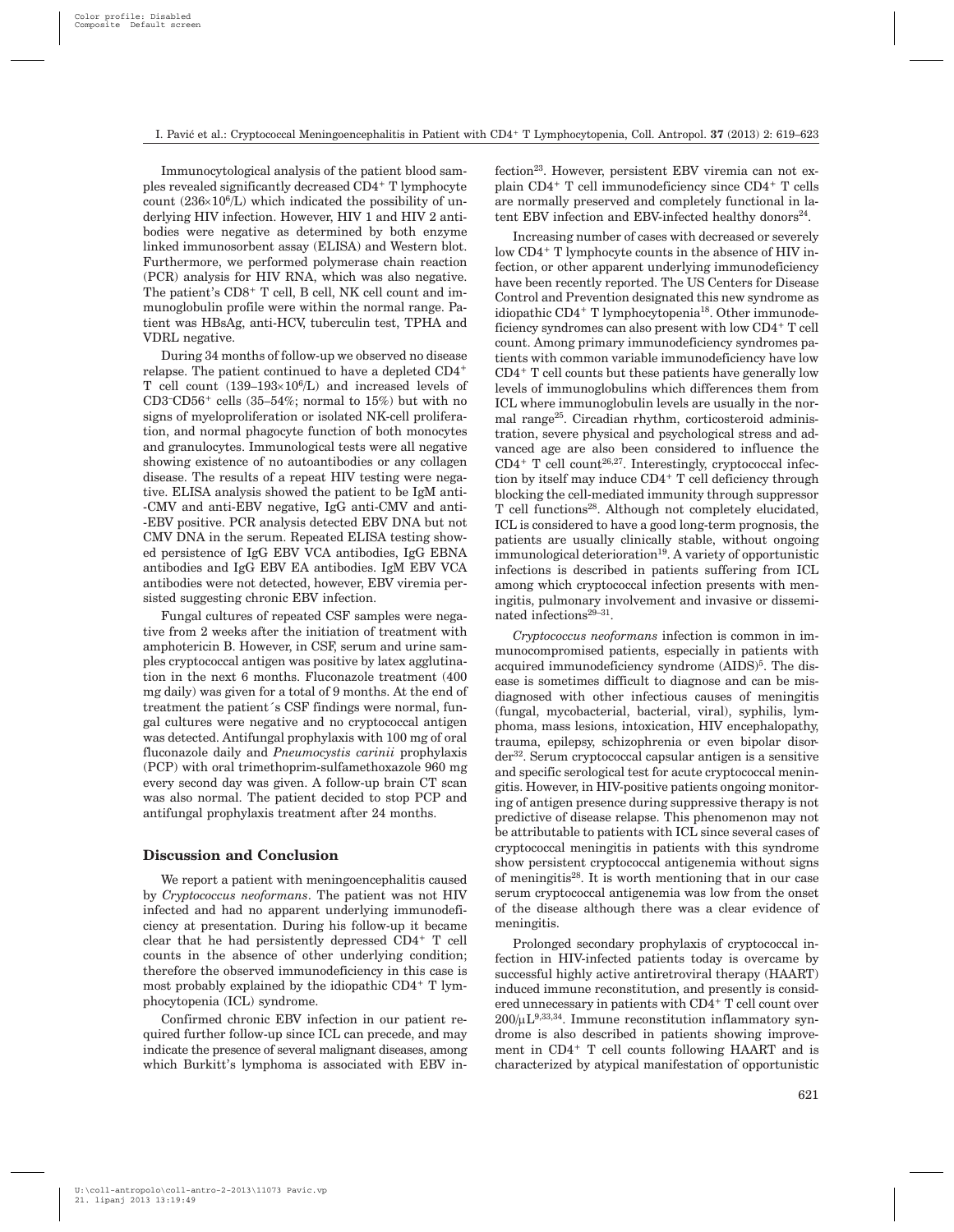infections, including cryptococcal pulmonary disease, meningitis or lymphadenitis<sup>35</sup>. In ICL patients, until recently, there were no formal recommendation on secondary prohylaxis and, as in our case, patients mainly received antifungal prophylaxis for a prolonged time period. It is worth to point out that in the current Infectious Diseases Society of America issued Clinical practice guidelines for the management of cryptococcal disease ICL is not specificaly addressed, however, in non-HIV-infected and non-transplant hosts maintenance therapy with fluconazole for 6 to 12 months is recommended36.

In conclusion, we described a patient with the idiopathic CD4+ T cell immunodeficiency syndrome and cryptococcal meningitis. This case highlights the fact that CD4+ T cell immunodeficiency can exist in the absence of laboratory evidence of HIV infection. Finally, HIV negative patients who present with CNS cryptococcosis without an apparent immunodeficiency should be evaluated for the presence of CD4<sup>+</sup> T cell immunodeficiency.

# **REFERENCES**

1. SALDANHA-DA-GAMA A, MALFEITO-FERREIRA M, LOUREI-RO V, Int J Food Microbiol, 37 (1997) 201. DOI: 10.1016/S0168-1605(97) 00078-0. — 2. GALLO MG, CABELI P, VIDOTTO V, Parassitologia, 31  $(1989)$  207.  $-$  3. CHAND-GOYAL T, ECKERT JW, DROBY S, ATKIN-SON K, Microbiol Res, 153 (1998) 265. DOI: 10.1016/S0944-5013(98) 80010-4. — 4. KREMERY V, KRUPOVA I, DENNING DW, J Hosp Infect, 41 (1999) 181. DOI: 10.1016/S0195-6701(99)90015-4. — 5. CHUCK SL, SANDE MA, N Engl J Med, 321 (1989) 794. DOI: 10.1056/NEJM198909 213211205. — 6. KOVACS J A, KOVACS AA, POLIS M, WRIGHT WC, GILL VJ, TUAZON CU, GELMANN EP, LANE HC, LONGFIELD R, OVERTURB G, MACHER AM, FAUCI AS, PARRILLO JE, BENNETT JE, MASUR H, Ann Intern Med, 103 (1985) 533. DOI: 10.7326/0003- 4819-103-4-533. — 7. DROMER F, MATHOULIN-PELISSIER S, FON-TANET A, RONIN O, DUPONT B, LORTHOLARY O, AIDS, 3 (2004) 555. DOI: 10.1097/00002030-200402200-00024. — 8. CHRETIEN F, LORTHOLARY O, KANSAU I, NEUVILLE S, GRAY F, DROMER F, J Infect Dis, 186 (2002) 522. DOI: 10.1086/341564. — 9. CASADEVALL A, PERFECT JR, Cryptococcus Neoformans 1st edition (American Society for Microbiology Press, Washington, 1998). — 10. CHAU TT, MAI NH, PHU NH, NGHIA HD, CHUONG LV, SINH DX, DUONG VA, DIEP PT, CAMPBELL JI, BAKER S, HIEN TT, LALLOO DG, FARRAR JJ, DAY JN, BMC Infect Dis, 10 (2010) 199. DOI: 10.1186/1471-2334-10-199. — 11. MANFREDI R, FULGARO C, SABBATANI S, LEGNANI G, FASULO G, AIDS Patient Care and STDs, 20 (2006) 227. DOI: 10.1089/apc.2006. 20.227. — 12. AVERBUCH D, BOEKHOUTT T, FALK R, ENGELHARD D, SHAPIRO M, BLOCK C, POLACHECK I, Med Micol, 40 (2002) 479. DOI: 10.1080/mmy.40.5.479.484. — 13. LITTMAN ML, Am J Med, 27 (1959) 976. DOI: 10.1016/0002-9343(59)90181-0. — 14. JACK AS, RICH-ARDS S, BMJ,311 (1995) 513. DOI: 10.1136/bmj.311.7003.513b. — 15. PERFECT JR, CASADEVALL A, Infect Dis Clin North Am, 16 (2002) 837. DOI: 10.1016/S0891-5520(02)00036-3. — 16. MANFREDI R, CHI-ODO F, Chemotherapy, 44 (1998) 206. DOI: 10.1159/000007116. — 17. SMITH DK, NEAL JJ, HOLMBERG SD, N Engl J Med 328 (1993) 373. DOI: 10.1056/NEJM199302113280601. — 18. CENTERS FOR DISEASE CONTROL, MMWR Morb Mortal Wkly Rep, 41 (1992) 541. — 19. FAUCI

AS, N Engl J Med, 328 (1993) 429. DOI: 10.1056/NEJM199302113280 610. — 20. ISGRO A, SIRIANNI MC, GRAMICCIONI C, MEZZAROMA I, FANTAUZZI A, AIUTI F, Int Arch Allergy Immunol, 136 (2005) 379. DOI: 10.1159/000084258. — 21. CUNNINGHAM-RUNDLES C, MURRAY HW, SMITH JP, Clin Exp Immunol, 116 (1999) 322. DOI: 10.1046/j.1365- 2249.1999.00886.x. — 22. SCOTT-ALGARA D, BALABANIAN K, CHA-KRABARTI LA, MOUTHON L, DROMER F, DIDIER C, ARENZANA- -SEISDEDOS F, LORTHOLARY O, Blood 115 (2010) 3708. DOI: 10.1182/ blood-2009-02-202796. — 23. KOJIMA M, SAKURAI S, MORITA Y, NA-KAMURA N, SUGIHARA S, SHIMANO S, J Clin Exp Hematop, 48 (2008) 55. DOI: 10.3960/jslrt.48.55. — 24. MUNZ C, BICKHAM KL, SUB-KLEWE M, TSANG ML, CHAHROUDI A, KURILLA MG, ZHANG D, O´DONNELL M, STEINMANN RM, J Exp Med 191 (2000) 1649. DOI: 10.1084/jem.191.10.1649. — 25. SNELLER MC, STROBER W, EISEN-STEIN E, JAFFE JS, CUNNINGHAM-RUNDLES C, Ann Intern Med, 118 (1993) 720. DOI: 10.7326/0003-4819-118-9-199305010-00011. — 26. LAURENCE J Ann Intern Med, 119 (1993) 55. DOI: 10.7326/0003-4819- 119-1-199307010-00010. — 27. KAISER FE, MORLEY JE, J Am Geriatr Soc 42 (1994) 1291. — 28. CHEUNG MC, RACHLIS AR, SHUMAK SL, CMAJ 168 (2003) 451. - 29. LEPUR D, VRANJICAN Z, BARŠIĆ B, HIMBELE J, KLINAR I, J Infect, 51 (2005) E15. DOI: 10.1016/j.jinf.2004. 07.002. — 30. YINNON AM, RUDENSKY B, SAQI E, BREUER G, BRAUTBAR C, POLACHECK I, HALEVY J, Clin Infect Dis, 25 (1997) 1252. DOI: 10.1086/516964. — 31. MENNON BS, SHUAIB IL, ZAMARI M, HAG JA, AIVAR S, NOH LM, Ann Trop Pediatr, 18 (1998) 45. — 32. BICANIC T, HARRISON TS, Br Med Bull, 72 (2005) 99. DOI: 10.1093/  $b$ mb/ldh043. — 33. BEGOVAC J, LISIĆ M, LUKAS D, MARETIĆ T, KNIEWALD T, NOVOTNY TE, Coll Antropol, 30 (2006) 175. — 34. BE-GOVAC J, LEPEJ SZ, KNIEWALD T, LISIĆ M, Coll Antropol, 25 (2001) 111. — 35. SKIEST DJ, HESTER LJ, HARDY RD, J Infect, 51 (2005) e289. DOI: 10.1016/j.jinf.2005.02.031. — 36. PERFECT JR, DISMUKES WE, DROMER F, GOLDMAN DL, GRAYBILL JR, HAMILL RJ, HARRI-SON TS, LARSEN RA, LORTHOLARY 0, NGUYEN MH, PAPPAS PG POWDERLY WG, SINGH N, SOBEL JD, SORRELL TC, Clin Infect Dis, 50 (2010) 291. DOI: 10.1086/649858.

#### *I. Pavi}*

*University of Rijeka, Rijeka University Hospital Center, Clinic for Infectious Diseases, Kre{imirova 42, 51000 Rijeka, Croatia e-mail: ivica.pavic@medri.hr*